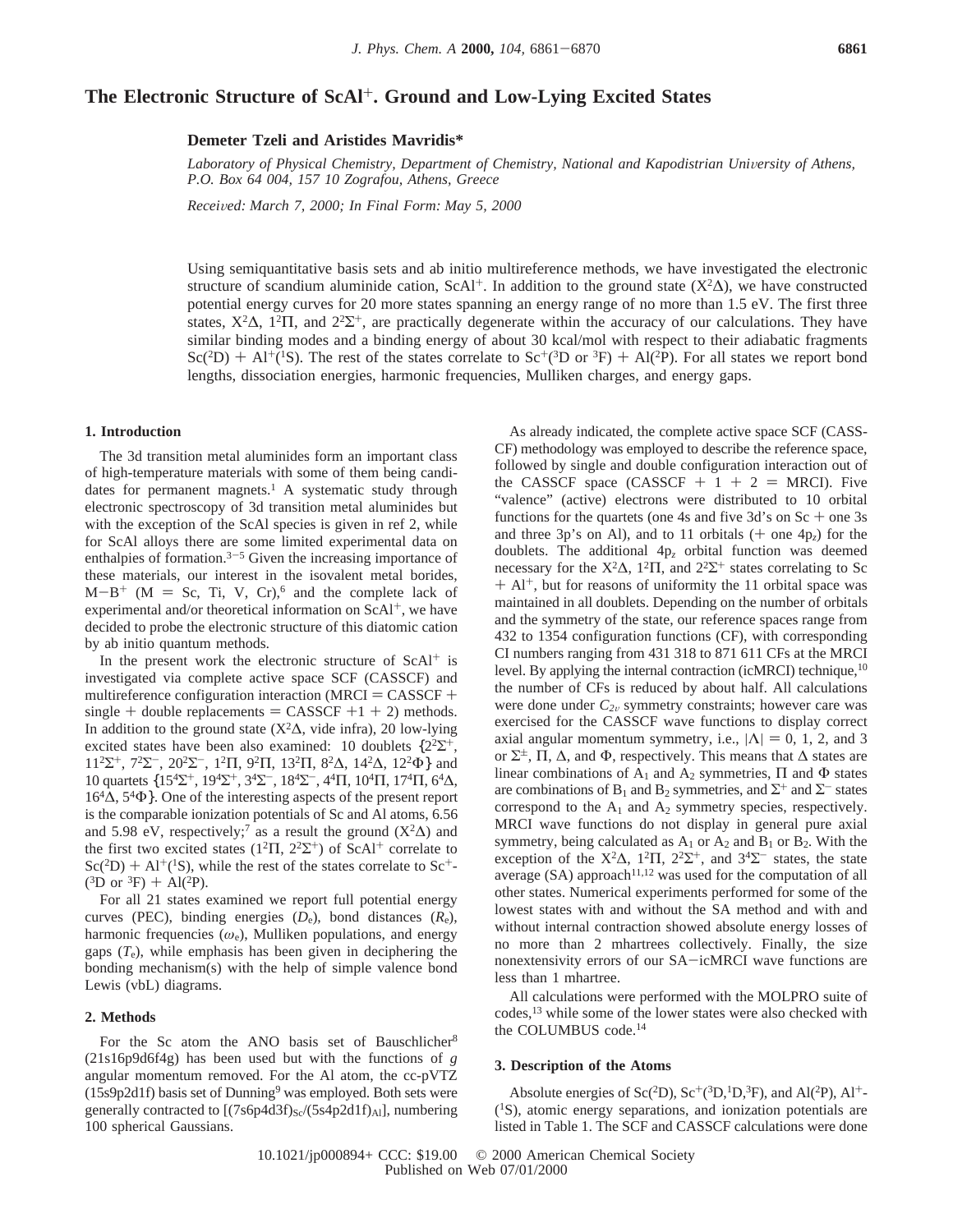**TABLE 1: Total Energies (hartrees) of Sc(2D), Sc**+**(3D,1D,3F), Al(2P), and Al**+**(1S), Atomic Energy Separations (eV) of Sc**+**, and Ionization Potential (IP, eV) of Sc and Al**

|                  |               | Sc                                      | Al            |                    |                              |               |  |
|------------------|---------------|-----------------------------------------|---------------|--------------------|------------------------------|---------------|--|
| method           |               | $^{2}D$                                 | $_{\rm IP}$   | $^{2}P$            |                              | IP            |  |
| $SCF^a$          |               | $-759.735546$                           | 5.353         | $-241.875030$      |                              | 5.487         |  |
| <b>CISD</b>      |               | $-759.776234$<br>6.330                  |               | $-241.929677$      | 5.899                        |               |  |
| $CASSCF^a$       |               | $-759.736719$<br>5.385<br>$-241.893139$ |               |                    | 5.980                        |               |  |
| MRCI $^b$        |               | $-759.777063$                           | 6.352         | $-241.931$ 231     |                              | 5.941         |  |
| FCI <sup>c</sup> |               | $-759.778012$<br>6.378<br>$-241.931618$ |               |                    | 5.952                        |               |  |
| exp <sup>d</sup> |               |                                         | 6.56          |                    |                              | 5.984         |  |
|                  |               | $Sc^+$                                  |               | $Al+$              |                              |               |  |
| method           | ${}^{3}D$     | $\rm^{1}D$                              | 3F            | $1D \leftarrow 3D$ | ${}^{3}F \leftarrow {}^{3}D$ | ${}^{1}S$     |  |
| SCF <sup>a</sup> | $-759.538831$ | $-759.520837$                           | $-759.509640$ | 0.490              | 0.794                        | $-241.673376$ |  |
| <b>CISD</b>      | $-759.543617$ | $-759.534067$                           | $-759.517701$ | 0.260              | 0.705                        | $-241.712900$ |  |
| exp <sup>d</sup> |               |                                         |               | 0.302              | 0.596                        |               |  |

*<sup>a</sup>* Spherically averaged SCF, CASSCF. *<sup>b</sup>* Internally contracted MRCI. *<sup>c</sup>* Full (valence) CI, i.e., SCF+1+2+3. *<sup>d</sup>* Reference 7.

under spherically averaged restrictions; for the neutrals Sc and Al full (valence) configuration interaction calculations ( $FCI =$ SCF  $+1$   $+2$   $+3$ ) are also reported out of the spherically averaged SCF reference functions. Notice the good agreement between theory and experiment of Al IP, its slight improvement going to FCI results, the not so good agreement between experiment and theory of the Sc IP even at the FCI level (smaller by 0.182 eV = 4.20 kcal/mol), and the difference of  $+0.109$ eV of the Sc  ${}^{3}F \leftarrow {}^{3}D$  energy splitting. Notwithstanding the foregoing discrepancies, the overall performance of the chosen basis set is judged as adequate for our purpose, the observed differences between experiment and theory being rather caused by differential correlation effects.15

#### **4. Results and Discussion**

Table 2 presents total energies (*E*), bond lengths (*R*e), dissociation energies  $(D_e)$  with respect to the adiabatic products, harmonic frequencies  $(\omega_e)$ , Mulliken charges  $(q_{\text{Sc}})$ , and energy gaps  $(T_e)$  at the CASSCF, ic-MRCI/ANO(Sc)-cc-pVTZ (Al) level of theory, of 21 states with symmetries <sup>2,4</sup> $\Sigma^{\pm}$ , <sup>2,4</sup> $\Lambda$ , and 2,4Φ. Also, for indicative reasons, total energies and related quantities are presented at the ic-MRCI+Q (ic-MRCI + multireference Davidson correction<sup>16</sup>). Figure 1 shows all calculated potential energy curves (PEC), while Figure 2 depicts relative energies of all states studied, along with a similar diagram of the isovalent  $ScB<sup>+</sup>$ <sup>6a</sup> species for reasons of comparison. Each state has been tagged with a serial number in front of the symmetry symbol indicating its absolute energy order with respect to the ground (X) state. Notice that we cover a total energy range of no more than 1.5 eV, while some of the states are practically degenerate within the accuracy of our methods.

In the ensuing discussion we refer to the first three states "naturally" grouped under symmetries  $\Delta$ ,  $\Pi$ , and  $\Sigma$ , then we discuss the  $3<sup>4</sup>\Sigma$ <sup>-</sup> state, the rest of the doublets follow, and finally we discuss the remaining higher nine quartets.

**4.1. X2∆, 12Π, and 22Σ**<sup>+</sup> **States.** No state average (SA) was employed in the calculation of the above states, which are tracing their ancestry to  $|Sc, {}^{2}D; M = \pm 2, \pm 1, 0 \rangle \otimes |Al^{+}, {}^{1}S; M = 0 \rangle.$ At the equilibrium the leading CASSCF configurations are

$$
|X^2\Delta\rangle \sim 0.91[1/\sqrt{2(|1\sigma^2 2\sigma^2 1\delta_+|^2 + |1\sigma^2 2\sigma^2 1\delta_-|^2)})]
$$
  

$$
|1^2\Pi\rangle \sim 0.92[1/\sqrt{2(|1\sigma^2 2\sigma^2 1\pi_x|^2 + |1\sigma^2 2\sigma^2 1\pi_y|^2})]
$$
  

$$
|2^2\Sigma^+\rangle \sim 0.92|1\sigma^2 2\sigma^2 3\sigma^1\rangle
$$

with the following CASSCF atomic Mulliken populations, Sc/ Al. Obviously the Mulliken distributions are very similar for

$$
\Delta:4s^{1.28}3d_{z^2}^{0.06}3d_{x^2-y^2}^{0.50}3d_{xy}^{0.50}3d_{xz}^{0.01}3d_{yz}^{0.01}4p_{x}^{0.01}4p_{y}^{0.01}4p_{z}^{0.13}/\newline\hspace{2cm}3s^{1.82}3p_{x}^{0.05}3p_{y}^{0.05}3p_{z}^{0.53}
$$

$$
\Pi\!:\qquad \quad \ \, 4s^{1.34}3d_{z^2}^{0.05}3d_{xz}^{0.50}3d_{yz}^{050}4p_z^{0.12}/3s^{1.84}3p_x^{0.05}3p_y^{0.05}3p_z^{0.53}
$$

$$
\Sigma: \qquad \qquad 4s^{1.32}3d_{z^2}^{1.03}4p_z^{0.10}/3s^{1.83}3p_x^{0.04}3p_y^{0.04}3p_z^{0.57}
$$

all three states differing only in the symmetry-defining, "observer" electron,  $d_{\delta}$ ,  $d_{\pi}$ , and  $d_{\sigma}$ , respectively.

All three states are practically degenerate (Figure 1, Table 2), with the  $X^2\Delta$  being formally the ground state at the MRCI level. However, after applying the Davidson correction  $(+Q)$ , the order between the  $X^2\Delta$  and  $1^2\Pi$  states is reversed, and the latter is stabilized with respect to the former by 0.5 mhartree.

In accordance with the asymptotic products and the populations, the bonding mechanism of these three states can be clearly represented by the following valence bond Lewis (vbL) pictures:



We observe that in all the above three states the atoms are held together by a pure  $\sigma$ -bond of practically equal energy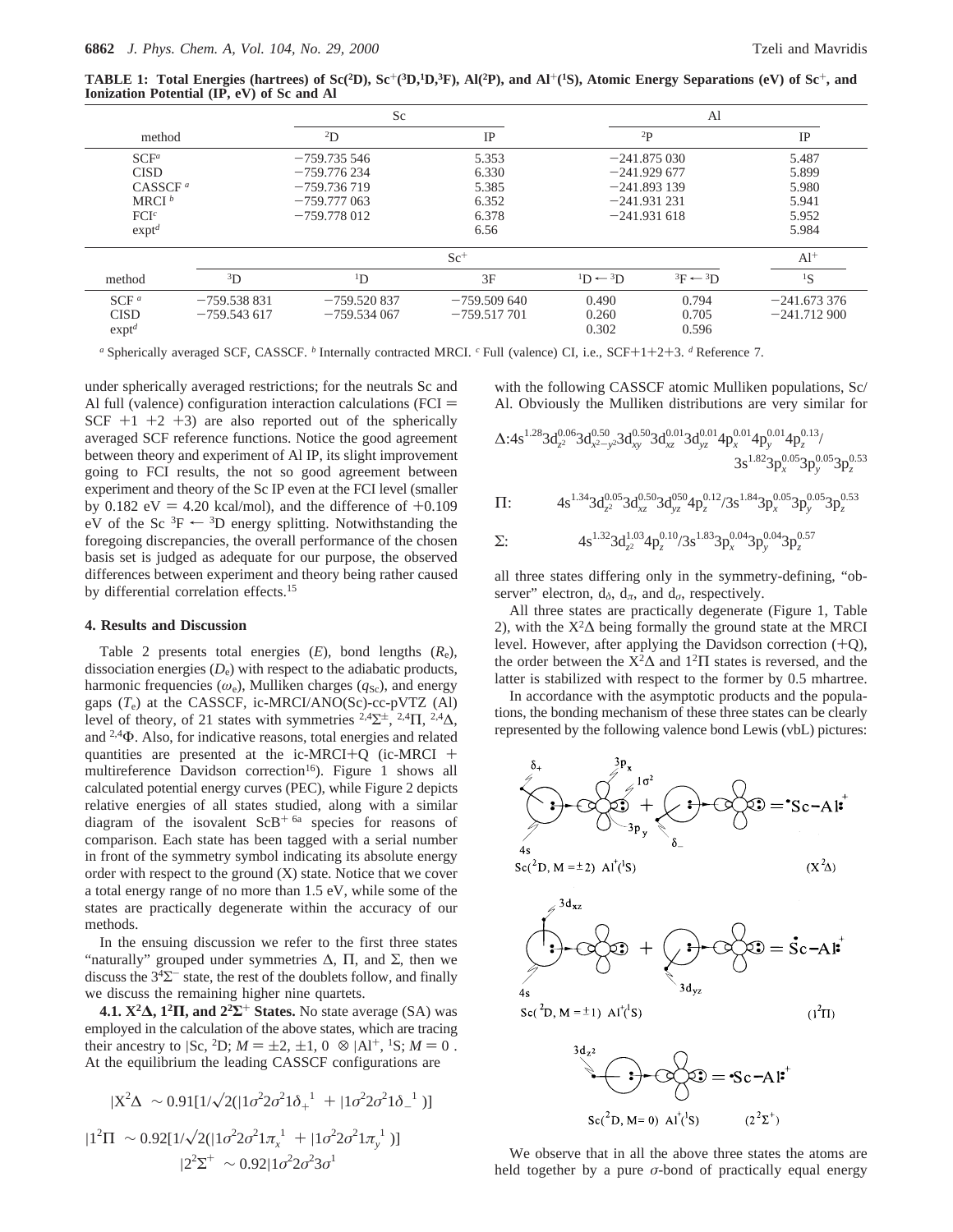**TABLE 2: Absolute Energies** *E* **(hartrees), Bond Lengths** *R***<sup>e</sup> (Å), Binding Energies** *D***<sup>e</sup> (kcal/mol), Harmonic Frequencies** *ω***<sup>e</sup> (cm**-**1), Total Number of Electrons on Sc (***N***<sup>e</sup>** -**), and Energy Differences** *T***<sup>e</sup> (kcal/mol), at CASSCF, MRCI,***<sup>a</sup>* **and MRCI**+**Q***<sup>b</sup>* **Level**

| state $\epsilon$              | methods          | Е                               | $R_{\rm e}$    | $D_{\rm e}$   | $\omega_{e}$ | $N_{\rm e}$ -  | $T_{\rm e}$  |
|-------------------------------|------------------|---------------------------------|----------------|---------------|--------------|----------------|--------------|
| $X^2\Delta(1)$                | CASSCF           | $-1001.51879$                   | 3.415          | 25.5          | 160          | 20.51          | $_{0.0}$     |
|                               | MRCI             | $-1001.54099$                   | 3.382          | 31.1          | 168          | 20.50          | 0.0          |
|                               | MRCI+O           | $-1001.5417$                    | 3.38           | 31            |              |                | 0.0          |
| $1^2\Pi(1)$                   | CASSCF<br>MRCI   | $-1001.50505$<br>–1001.540 03   | 3.464<br>3.312 | 26.8<br>30.9  | 147<br>163   | 20.51<br>20.52 | 8.6<br>0.6   |
|                               | MRCI+Q           | –1001.542 2                     | 3.30           | 31            |              |                | $-0.3$       |
| $2^2\Sigma^+(1)$              | CASSCF           | $-1001.51386$                   | 3.421          | 21.7          | 151          | 20.46          | 3.1          |
|                               | MRCI             | $-1001.539\ 60$                 | 3.358          | 29.7          | 164          | 20.52          | 0.9          |
|                               | MRCI+Q           | $-1001.5404$                    | 3.35           | 30            |              |                | 0.8          |
| $3^4\Sigma^{-}(1)$            | CASSCF           | $-1001.48555$                   | 2.754          | 21.0          | 253          | 20.49          | 20.9         |
|                               | MRCI<br>MRCI+O   | –1001.527 44<br>$-1001.5298$    | 2.755<br>2.76  | 32.6<br>34    | 257          | 20.41          | 8.5<br>7     |
| $4^4\Pi(1)$                   | CASSCF           | $-1001.46294$                   | 2.974          | 19.0          | 189          | 20.45          | 35.0         |
|                               | MRCI             | $-1001.51832$                   | 2.917          | 27.6          | 202          | 20.44          | 14.2         |
|                               | MRCI+Q           | $-1001.5223$                    | 2.92           | 30            |              |                | 12           |
| $5^4\Phi(1)$                  | CASSCF           | $-1001.45513$                   | 2.966          | 14.3          | 210          | 20.38          | 39.9         |
|                               | MRCI             | $-1001.51107$                   | 2.930          | 22.8          | 227          | 20.37          | 18.8         |
| $6^4\Delta(1)$                | MRCI+Q<br>CASSCF | –1001.515 2<br>–1001.477 62     | 2.94<br>3.568  | 24<br>20.9    | 120          | 20.45          | 17<br>25.8   |
|                               | MRCI             | $-1001.51002$                   | 3.387          | 21.6          | 138          | 20.48          | 19.4         |
|                               | MRCI+Q           | $-1001.5118$                    | 3.37           | 22            |              |                | 19           |
| $7^{2}\Sigma^{-}(1)$          | CASSCF           | $-1001.45686$                   | 2.702          | 14.9          | 276          | 20.42          | 38.9         |
|                               | MRCI             | $-1001.50713$                   | 2.726          | 20.3          | 253          | 20.42          | 21.2         |
|                               | MRCI+Q           | $-1001.5107$                    | 2.74           | 21            |              |                | 19           |
| $8^2\Delta_{(g)}(2)$          | CASSCF<br>MRCI   | –1001.454 91<br>$-1001.506\,72$ | 2.857<br>2.844 | 11.8<br>20.1  | 246<br>312   | 20.37<br>20.39 | 40.1<br>21.5 |
|                               | MRCI+Q           | $-1001.5105$                    | 2.85           | 21            |              |                | 20           |
| $9^{2}\Pi_{(1)}(2)$           | CASSCF           | $-1001.45488$                   | 3.658          | 9.8           | 104          | 20.36          | 40.1         |
| $9^{2}\Pi_{(g)}(2)$           | CASSCF           | $-1001.45234$                   | 2.934          | 8.3           | 179          | 20.39          | 41.7         |
|                               | MRCI             | $-1001.50498$                   | 2.895          | 18.8          | 226          | 20.37          | 22.6         |
|                               | MRCI+Q<br>CASSCF | $-1001.5092$<br>$-1001.44801$   | 2.91<br>3.024  | 20<br>9.9     | 183          | 20.35          | 20<br>44.4   |
| $10^4\Pi(2)$                  | MRCI             | $-1001.50435$                   | 2.937          | 18.6          | 219          | 20.34          | 23.0         |
|                               | MRCI+O           | $-1001.5087$                    | 2.94           | 20            |              |                | 21           |
| $11^2\Sigma^+(2)$             | CASSCF           | $-1001.47088$                   | 3.509          | 23.1          | 117          | 20.41          | 30.1         |
|                               | MRCI             | $-1001.50014$                   | 3.359          | 15.5          | 130          | 20.44          | 25.6         |
|                               | MRCI+Q           | $-1001.501\ 7$                  | 3.34           | 15            |              |                | 25           |
| $12^2\Phi(1)$                 | CASSCF           | –1001.444 47<br>$-1001.49856$   | 2.926<br>2.932 | 6.9           | 238<br>220   | 20.30          | 46.6         |
|                               | MRCI<br>MRCI+Q   | $-1001.5027$                    | 2.94           | 15.0<br>16    |              | 20.31          | 26.6<br>24   |
| $13^{2}\Pi(3)$                | CASSCF           | $-1001.44540$                   | 2.931          | 7.5           | 202          | 20.36          | 46.1         |
|                               | MRCI             | –1001.498 37                    | 2.957          | 14.9          | 171          | 20.40          | 26.7         |
|                               | MRCI+Q           | $-1001.5023$                    | 3.00           | 16            |              |                | 25           |
| $8^{2}\Delta_{(1)}(2)$        | CASSCF           | $-1001.46928$                   | 3.599          | 22.6          | 115          | 20.39          | 31.1         |
|                               | MRCI<br>MRCI+Q   | $-1001.49749$<br>–1001.499 2    | 3.466<br>3.44  | 14.3<br>14    | 121          | 20.44          | 27.3<br>27   |
| $14^2\Delta(3)$               | CASSCF           | $-1001.448~06$                  | 3.046          | 12.0          | 374          | 20.38          | 44.4         |
|                               | MRCI             | –1001.495 42                    | 3.291          | 13.4          | 284          | 20.36          | 28.6         |
|                               | MRCI+Q           | -1001.500 1                     | 3.34           | 14            |              |                | 26           |
| $15^4\Sigma^+(1)$             | CASSCF           | $-1001.45026$                   | 4.124          | 10.5          | 84           | 20.26          | 43.0         |
|                               | MRCI             | –1001.495 40<br>$-1001.4986$    | 3.820<br>3.75  | 13.0<br>14    | 90           | 20.32          | 28.6         |
| $16^4\Delta_{(g)}(2)$         | MRCI+Q<br>CASSCF | $-1001.43642$                   | 3.355          | 2.6           | 110          | 20.22          | 27<br>51.7   |
|                               | MRCI             | –1001.491 93                    | 3.094          | 10.9          | 170          | 20.29          | 30.8         |
|                               | MRCI+Q           | –1001.499 4                     | 3.08           | 14            |              |                | 27           |
| $17^{4} \Pi(3)$               | CASSCF           | –1001.436 12                    | 3.665          | 2.5           | 111          | 20.19          | 51.9         |
|                               | MRCI             | –1001.491 05                    | 3.339          | 10.3          | 168          | 20.33          | 31.3<br>27   |
| $18^4\Sigma^-{}_{(g)}(2)$     | MRCI+Q<br>CASSCF | $-1001.4980$<br>–1001.430 61    | 3.29<br>2.493  | 13<br>21.1    | 357          | 20.39          | 55.3         |
|                               | MRCI             | 1001.490 27                     | 2.533          | 29.1          | 325          | 20.39          | 31.8         |
|                               | MRCI+Q           | –1001.494 9                     | 2.56           | 30            |              |                | 29.3         |
| $19^4\Sigma^+(2)$             | CASSCF           | –1001.434 49                    | 3.386          | 2.2           | 136          | 20.21          | 52.9         |
|                               | MRCI             | -1001.487 06                    | 3.332          | 7.8           | 204          | 20.27          | 33.8         |
|                               | MRCI+Q           | $-1001.4919$                    | 3.38           | 9             |              |                | 31.2         |
| $16^4 \Delta_{\text{(l)}}(2)$ | CASSCF<br>MRCI   | –1001.431 45<br>$-1001.48503$   | 2.639<br>2.617 | $-0.5$<br>6.5 | 297<br>300   | 20.30<br>20.29 | 54.8<br>35.1 |
|                               | MRCI+O           | $-1001.4886$                    | 2.62           | 7             |              |                | 33           |
| $18^4\Sigma^-{}_{(1)}(2)$     | CASSCF           | –1001.420 93                    | 3.726          | 15.0          | 84           | 20.30          | 61.4         |
|                               | MRCI             | $-1001.47433$                   | 3.41           | 19.1          | 78           | 20.34          | 41.8         |
| $20^2\Sigma^-(2)$             | CASSCF           | $-1001.43563$                   | 3.273          | 8             | 239          | 20.23          |              |
|                               |                  |                                 |                |               |              |                |              |

*a* Internally contracted MRCI.  $b + Q$  refers to the multireference Davidson correction, ref 16. <sup>c</sup> The numbers into parenthesis refer to the ordering of states according to energy within the same symmetry manifold.

content of about 30 kcal/mol (Table 2) due to the mute role of the symmetry-carrying electron, and with a significant charge transfer of about 0.5 e<sup>-</sup> from Sc to Al via the *σ* frame. Bond distances differ by no more than the 0.07 Å with the  ${}^{2}$  $\Pi$  having the shortest bond length among the three states. Potential energy curves (PEC) of the states under discussion are shown in Figures 1 and 4.

For the  $X^2\Delta$  and  $1^2\Pi$  states MRCI calculations were also performed without the internal contraction scheme employing the COLUMBUS code.14 Absolute energies thus obtained are downshifted by 0.89 and 1.3 mhartrees for the  $X^2\Delta$  and  $1^2\Pi$ states, respectively as compared to the internally contracted calculations. However, this energy lowering by about 1 mhartree it is not only caused due to the relaxing of the internal contraction scheme, but also it is due to the fact that our COLUMBUS CASSCF calculations do not possess pure axial symmetry. Although the two sets of calculations, with and without the internal contraction, are practically equivalent, in the latter, the  $1^2\Pi \leftarrow X^2\Delta$  energy separation becomes 0.4 kcal/ mol as compared to 0.6 kcal/mol in the former. We observe that going from CASSCF to ic-MRCI to MRCI(no ic), the 12Π  $\leftarrow$  X<sup>2</sup> $\Delta$  energy gap diminishes from 8.6 to 0.6 to 0.4 kcal/mol, and finally it is reversed at the icMRCI+Q level ( $T_e = -0.3$ ) kcal/mol, Table 2), possibly indicating that the ground state is of <sup>2</sup>Π symmetry. Calculations done with the augmented basis set on Al (one additional diffuse function for every different angular momentum of the plain Al set) showed imperceptible differences on all calculated properties. Therefore, no other effort was made to extend the basis set size in the rest of the states.

**4.2. 34Σ**- **State.** This is the first state that correlates to neutral Al(<sup>2</sup>P) and Sc<sup>+</sup>(<sup>3</sup>D),  $|3^4\Sigma^{-} \rangle = |Sc^+, {}^{3}P$ ;  $M = \pm 1 \rangle \otimes |Al, {}^{2}P$ ; M  $= \pm 1$ , as shown in the PEC of Figure 5. There is only one leading equilibrium CASSCF configuration, i.e.,  $|3^4\Sigma^{-}\rangle \sim$  $0.92|1\sigma^2 2\sigma^1 1\pi_x^{-1} 1\pi_y^{-1}$  with the following atomic distributions, Sc/Al:

$$
4s^{0.70}3d_{z^2}^{0.05}3d_{x^2-y^2}^{0.02}3d_{xy}^{0.02}3d_{xz}^{0.74}3d_{yz}^{0.74}4p_x^{0.04}4p_y^{0.04}4p_z^{0.08}/\\3s^{1.72}3p_x^{0.19}3p_y^{0.19}3p_z^{0.39}
$$

The obvious vbL icon in conformity with the above description perspicuously suggests the formation of a half *σ* and two half *π* bonds:



About  $0.2 e^{-}$  is transferred from the metal cation to Al via the  $\sigma$  frame, 0.65 e<sup>-</sup> is transferred from Al to Sc<sup>+</sup> through the  $\pi$  frame, and another 0.2 e<sup>-</sup> is promoted to the 4p orbitals of  $Sc^+$ ; overall the Al is losing to  $Sc^+$  approximately 0.4 e<sup>-</sup>.

The  $3<sup>4</sup>\Sigma$ <sup>-</sup> state has a binding energy  $D_e = 32.6$  kcal/mol (MRCI) with respect to  $Sc^+(3D) + Al(^{2}P)$ , or 24.1 kcal/mol with respect to the ground state products  $Sc(^{2}D) + Al^{+} ({}^{1}S)$ . The bond length of 2.755 Å is shorter than that of the  $X^2\Delta$ state by  $0.62 \text{ Å}$ , reflecting the bonding character, i.e., three half bonds as compared to the single  $\sigma$  bond of the X<sup>2</sup> $\Delta$  or the 1<sup>2</sup> $\Pi$ and  $2^2\Sigma^+$  states.

In the isovalent ScB<sup>+</sup> system<sup>6a</sup> the ground state is of  ${}^{4}\Sigma^{-}$ symmetry (Figure 2) with, essentially, the same bond character as in the  $3<sup>4</sup>\Sigma$ <sup>-</sup> of ScAl<sup>+</sup>: three half bonds but with  $D_e = 44.9$ kcal/mol at  $R_e = 2.160 \text{ Å}$  (MRCI level). The difference between the ScAl<sup>+</sup> and ScB<sup>+</sup> bond distances in these states,  $2.755 2.160 = 0.60$  Å, is equal to the difference between the atomic radii of Al and B, 1.43 and 0.83 Å, respectively.<sup>17</sup> It is also interesting to note that at the  $ScAl<sup>+</sup>$  equilibrium bond distance of 2.76 Å, the  $X^4\Sigma^-$  potential energy curve of ScB<sup>+</sup> gives a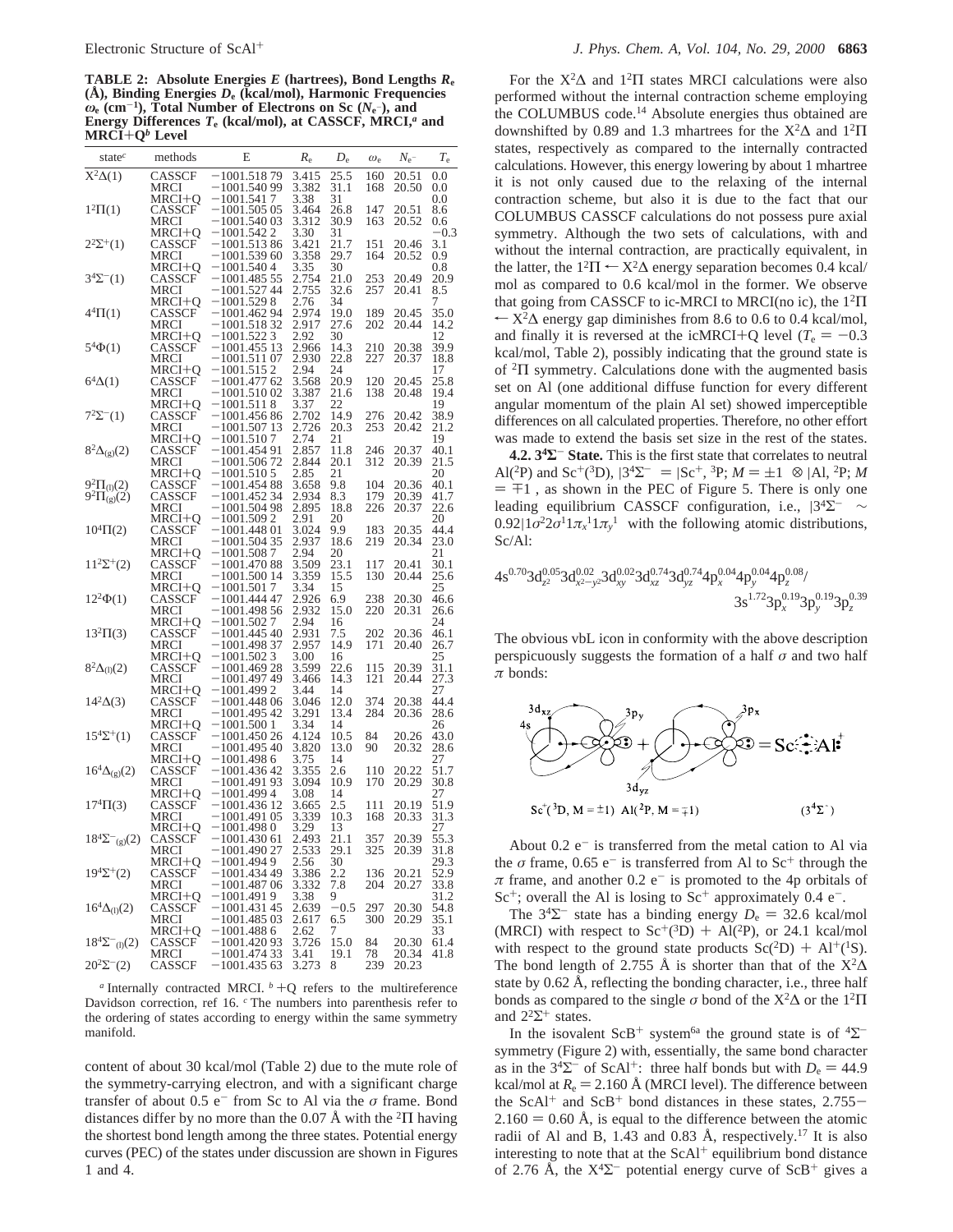

**Figure 1.** Potential energy curves of all states but the 20<sup>2</sup>Σ<sup>-</sup> of the ScAl<sup>+</sup> system at the MRCI level of theory.



**Figure 2.** Relative energy levels of the isovalent species ScAl<sup>+</sup> and  $ScB<sup>+</sup>$  at the MRCI level. Thin lines connect similarly bound states of the species.

 $|2^2\Sigma^+\rangle \sim 0.92|1\sigma^22\sigma^23\sigma^1\rangle$ 

binding energy of 30 kcal/mol, very close to 32.6 kcal/mol of the  $ScAl^+$  species.

**4.3. 72Σ**-**, 82∆, 92Π, 112Σ**+**, 122Φ, 132Π, 142∆, and 202Σ**-**States.**  $7^{2}\Sigma^{-}$ ,  $20^{2}\Sigma^{-}$ . The  $20^{2}\Sigma^{-}$  state for purely technical reasons was calculated at the CASSCF level only. However, from the MRCI potential energy curve of the  $7<sup>2</sup>\Sigma$ <sup>-</sup> state (Figure 3), it is clear that there is an avoided crossing between these two states (vide infra). The  $7<sup>2</sup>\Sigma$  was state averaged at the CASSCF level with the  $X^2\Delta$  and  $8^2\Delta$  states, and around the equilibrium it was extracted as second root of the MRCI matrix. Asymptotically the  $7<sup>2</sup>\Sigma$  wave function is described by the product wave function  $|7^2\Sigma^{-}\rangle = |Sc^+, {}^3D; M = \pm 1\rangle \otimes |Al, {}^2P;$  $M = \pm 1$ ; upon the approach of the two atoms and around 6.3 bohr, the above asymptotic character changes due to an avoided crossing with the incoming  $20^2\Sigma^-$  state which correlates to  $|Sc^+$ , <sup>1</sup>D; *M* =  $\pm$ 1)  $\otimes$  |Al, <sup>2</sup>P; *M* =  $\mp$ 1) (see inset of Figure 3). Thus, at the equilibrium distance the in situ  $Sc<sup>+</sup>$  atom carries the memory of the <sup>1</sup>D ( $M = \pm 1$ ) atomic state.

At the equilibrium, and at the CASSCF level, the leading configuration functions are

$$
|7^{2}\Sigma^{-}\rangle \sim 0.74|1\sigma^{2}2\bar{\sigma}^{1}1\pi_{x}^{1}1\pi_{y}^{1}\rangle + 0.37(|1\sigma^{2}2\sigma^{1}1\bar{\pi}_{x}^{1}1\pi_{y}^{1}\rangle + |1\sigma^{2}2\sigma^{1}1\pi_{x}^{1}1\bar{\pi}_{y}^{1}\rangle)
$$

and with the CAS atomic population distributions (Sc/Al),

$$
4s^{0.78}3d_{z^2}^{0.07}3d_{x^2-y^2}^{0.02}3d_{xy}^{0.02}3d_{xz}^{0.67}3d_{yz}^{0.67}4p_x^{0.04}4p_y^{0.04}4p_z^{0.11}/\newline 3s^{1.56}3p_x^{029}3p_y^{0.29}3p_z^{0.37}
$$

At infinity, the atomic states are represented by the following combinations

$$
|Sc^{+1}D;M=1\rangle = 1/\sqrt{2}[|4s^{1}(3\bar{d}_{xz} + i3\bar{d}_{yz})^{1}\rangle - |4\bar{s}^{1}(3d_{xz} + i3d_{yz})^{1}\rangle]
$$
  

$$
|Al,^{2}P;M=-1\rangle = 1/\sqrt{2}[|3s^{2}p_{x}^{1}\rangle - i|3s^{2}p_{y}^{1}\rangle]
$$

showing that the bonding can be represented by the vbL icon:

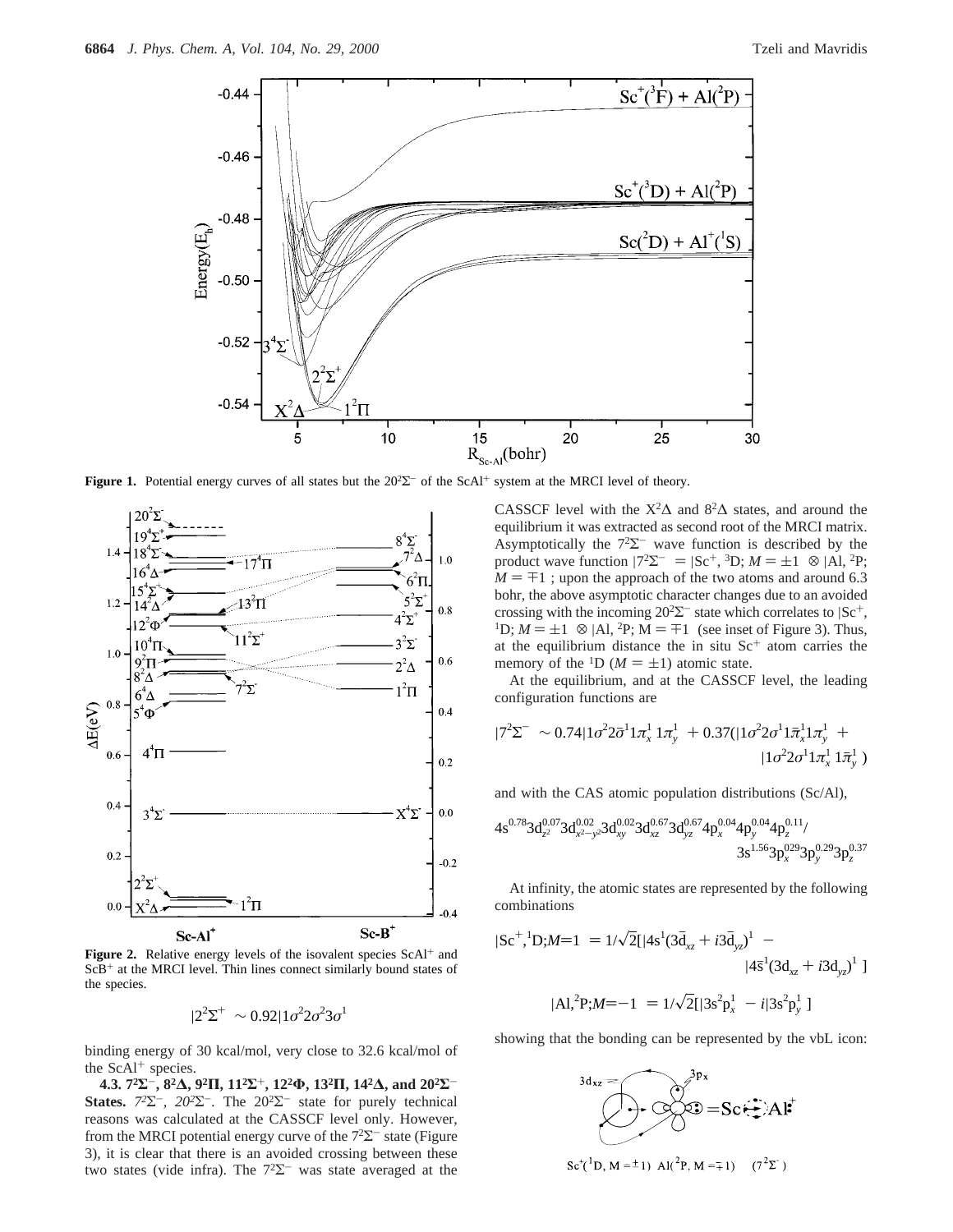

**Figure 3.** MRCI potential energy curves of  $\Delta$ ,  $\Sigma^+$ , and  $\Sigma^-$  doublets. Inset: CASSCF PECs of  $7^2\Sigma^-$  and  $20^2\Sigma^-$  states (see text).



**Figure 4.** Potential energy curves of doublets and quartets of Π and Φ symmetries at the MRCI level.

The above diagram indicates the formation of two half *π* bonds and one putative half *σ* bond as is evinced from the CAS equilibrium Mulliken populations, and the asympotic population distributions of  $Sc^+$  and Al. 0.4  $e^-$  are transferred from Al to the Sc<sup>+</sup> atom via the  $\pi$  frame, while no charge transfer is observed from the  $\text{Sc}^+(4s3d_z 4p_z)^{0.78+0.07+0.11}$  hydrid toward the Al (sp*z*)1.56+0.37 hybrid.

The bond distance, one of the smallest of all states studied, is 2.702 Å with a  $D_e = 20.3$  kcal/mol with respect to the adiabatic products,  $Sc^+(3D) + Al(^{2}P)$ . However, with respect to the *diabatic* fragments,  $Sc^+(1D) + Al(^{2}P)$ , the *intrinsic bond strength* is  $20.3 + Sc^{+}(1D^{-3}D) = 26.3$  kcal/mol (Tables 1 and 2). *Mutatis-mutandis* the same situation holds in the first <sup>2</sup>Σstate of the ScB<sup>+</sup> molecule with a  $D_e = 27.4$  kcal/mol at  $R_e =$  2.167 Å, and an analogous avoided crossing with the next  $2\Sigma$ <sup>-</sup> state of  $ScB^{+.6a}$ 

As already mentioned, the *202*Σ- *state* has been obtained only at the CASSCF level of theory, showing the avoided crossing with the  $72\text{--}$  previously discussed (see Figure 3). The leading CAS equilibrium configurations and corresponding Mulliken distributions are

$$
20^2 \Sigma^- \sim 0.43(|1\sigma^2 2\sigma^1 1\bar{\pi}_x^1 1\pi_y^1\rangle + |1\sigma^2 2\sigma^1 1\pi_x^1 1\bar{\pi}_y^1\rangle) -
$$
  

$$
0.42(|1\sigma^2 2\sigma^1 2\bar{\pi}_x^1 2\pi_y^1\rangle + |1\sigma^2 2\sigma^1 2\pi_x^1 2\bar{\pi}_y^1\rangle)
$$
  

$$
4s^{0.98}3d_{z^2}^{0.05}3d_{xz}^{0.53}3d_{yz}^{0.53}4p_x^{0.02}4p_y^{0.02}4p_z^{0.09}/3s^{1.65}3p_z^{045}3p_y^{0.45}3p_z^{0.17}
$$

leading to the following bonding vbL picture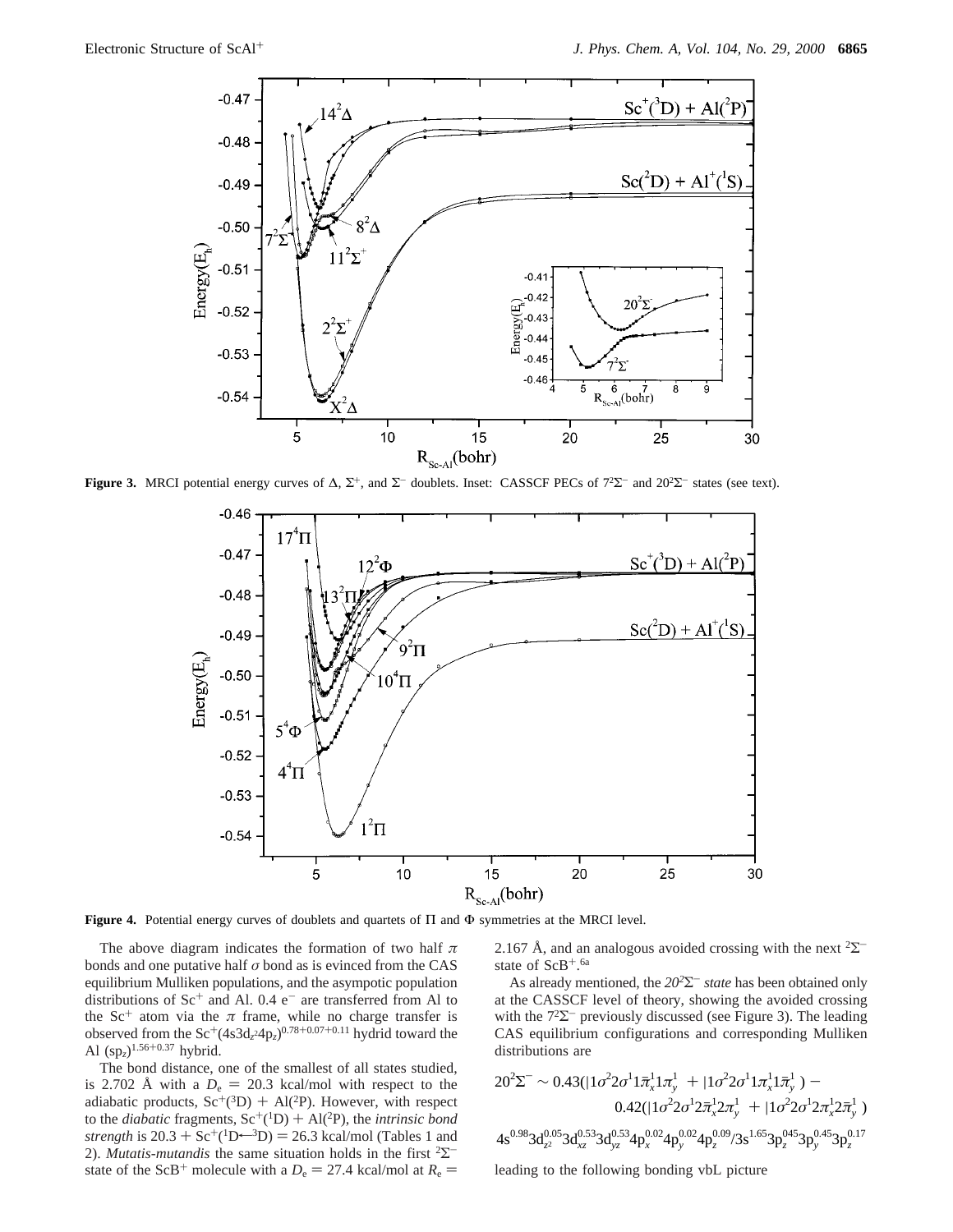

**Figure 5.** Potential energy curves of  $\Delta$ ,  $\Sigma^+$ , and  $\Sigma^-$  quartets of ScAl<sup>+</sup> at the MRCI level of theory.



The bonding is composed of two half  $\pi$  bonds and a putative  $\sigma$  bond; about 0.1 and 0.15 e<sup>-</sup> move from Al to Sc<sup>+</sup> through the  $\pi$  and  $\sigma$  frames, respectively. At the CASSCF equilibrium bond length of 3.273 Å a  $D_e = 8$  kcal/mol with respect to Sc<sup>+</sup>- $(^3D)$  + Al(<sup>2</sup>P) is recorded, Table 2.

 $8<sup>2</sup>Δ$ *, 14*<sup>2</sup>Δ*.* Both states trace their origin to  $|Sc^+, {}^3D$ ; *M* =  $\pm 2$ ,  $\pm 1$ )  $\otimes$  |Al, <sup>2</sup>P; *M* = 0,  $\pm 1$ ) atomic states, Figure 3. However, the interaction between the two atoms is more compounded than it appears to be in the PECs, so to glean some insight of the bonding mechanism we have to follow the evolution of the potential energy curves from infinity to the equilibrium geometry. At this point it should be mentioned that both states have been computed as a state average of  $X^2\Delta$ ,  $8^2\Delta$ , 142∆, and 72Σ- states employing a *w*(1,1,1,1) weighing vector, but for the local minimum around 6.2 bohr a state average of X<sup>2</sup>Δ, 8<sup>2</sup>Δ, 2<sup>2</sup>Σ<sup>+</sup>, and 11<sup>2</sup>Σ<sup>+</sup> states was used.

Now the  $8<sup>2</sup>\Delta$  state and up to about an interatomic distance of 12 bohr exhibits its asymptotic character, i.e.,  $Sc^+(3D; M =$  $(2+2) + Al({}^{2}P; M = 0)$ . Moving further to the left, it experiences an avoided crossing with an incoming  ${}^2\Delta$  state (Figure 3), correlating to Sc<sup>+</sup>(<sup>1</sup>D;  $M = \pm 2$ ) + Al(<sup>2</sup>P;  $M = 0$ ). This character is carried to the PEC local minimum ( $R = 3.466 \text{ Å}$ ), where it suffers a second avoided crossing with the 14<sup>2</sup>∆ state; therefore, at equilibrium its character changes again to  $Sc^{+}(^{3}D; M = \pm 1)$  $+$  Al(<sup>2</sup>P;  $M = \pm 1$ ).

At the global minimum (equilibrium) the CASSCF leading configurations and atomic distributions are

$$
|8^{2}\Delta\rangle \sim 0.62(|1\sigma^{2}2\sigma^{1}1\bar{\pi}_{x}^{1}1\pi_{y}^{1}\rangle - |1\sigma^{2}2\sigma^{1}1\pi_{x}^{1}1\bar{\pi}_{y}^{1}\rangle)
$$
  

$$
4s^{0.78}3d_{z^{2}}^{0.06}3d_{x^{2}-y^{2}}^{0.02}3d_{xy}^{0.02}3d_{xz}^{0.67}3d_{yz}^{0.67}4p_{x}^{0.03}4p_{y}^{0.03}4p_{z}^{0.10}/
$$
  

$$
3s^{1.61}3p_{x}^{028}3p_{y}^{0.28}3p_{z}^{0.40}
$$

The bonding can be represented rather faithfully by the vbL icon



suggesting two half  $\pi$  bonds and perhaps a putative half  $\sigma$  bond. About 0.4  $e^-$  is diffused via the  $\pi$  skeleton from Al to Sc<sup>+</sup>, while along the  $\sigma$  frame both atoms retain their electron counts: about 1 e<sup>-</sup> resides on a  $(4s4p<sub>z</sub>)^{0.78+0.10}$  hybrid and 2 e<sup>-</sup> on a (3s3p*z*)1.61+0.40 Al hybrid.

At the MRCI level of theory we predict a binding energy *D*<sup>e</sup>  $= 20.1$  kcal/mol at  $R_e = 2.844$  Å relative to Sc<sup>+</sup>(<sup>3</sup>D) + Al(<sup>2</sup>P), Table 2. The bonding is very similar to the corresponding  $1^2\Delta$ state of the isovalent  $ScB^+$  species,<sup>6a</sup> where also due to an avoided crossing the global minimum carries the memory of a Sc<sup>+</sup>(<sup>3</sup>D; *M* =  $\pm$ 1) + B(<sup>2</sup>P; *M* =  $\pm$ 1) fragment. Due to the smaller atomic radius of B, a smaller equilibrium distance *R*e-  $(ScB^+, 1^2\Delta) = 2.233$  Å is recorded, with a synchronous development of a half  $\sigma$  bond and  $D_e = 29.1$  kcal/mol.

The  $14^{2}\Delta$  *state* correlating to Sc<sup>+</sup>(<sup>3</sup>D; *M* = ±1) + Al(<sup>2</sup>P; *M*  $= \pm 1$ ) suffers an intense avoided crossing at 6.3 bohr with the previously discussed 82∆ state, Figure 3. As a result, the equilibrium character of the  $14<sup>2</sup>∆$  state is mainly represented by Sc<sup>+</sup>(<sup>3</sup>D; *M* =  $\pm$ 2) + Al(<sup>2</sup>P; *M* = 0). The leading CASSCF equilibrium CFs and population distributions are

$$
|14^{2}\Delta\rangle \sim 0.81|1\sigma^{2}2\sigma^{1}3\sigma^{1}1\delta_{-}^{1}\rangle - 0.33|1\sigma^{2}2\sigma^{1}1\pi_{x}^{1}1\bar{\pi}_{y}^{1}\rangle + 0.19|1\sigma^{2}2\sigma^{1}1\bar{\pi}_{x}^{1}1\pi_{y}^{1}\rangle
$$
  

$$
4s^{0.82}3d_{z^{2}}^{0.17}3d_{xy}^{0.76}3d_{xz}^{0.17}3d_{yz}^{0.17}4p_{x}^{0.01}4p_{y}^{0.01}4p_{z}^{0.25}/
$$
  

$$
3s^{1.75}3p_{x}^{0.10}3p_{y}^{0.10}3p_{z}^{0.58}
$$

Due to the avoided crossing, the contamination at equilibrium from Sc<sup>+</sup>(<sup>3</sup>D;  $M = \pm 1$ ) is reflected in the above population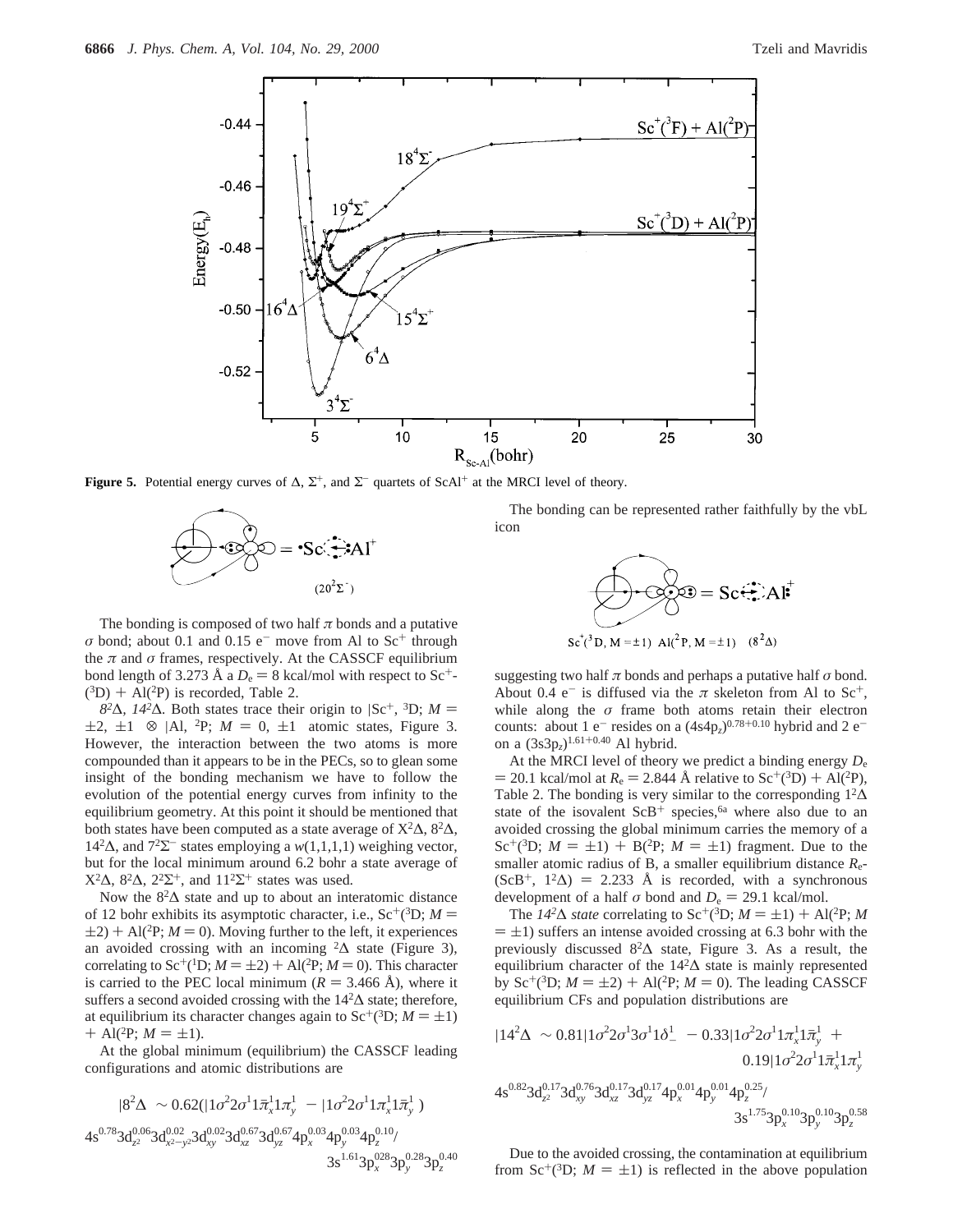distributions. The electron count of  $3d_{xy}$  ( $M = \pm 2$ ) is 0.76 instead of 1.0, with 0.34  $e^-$  residing on  $3d_{xz} + 3d_{yz}$  orbitals, revealing the entanglement of the  $Sc^{+}(^{3}D; M = \pm 1)$  state. Again, because of the avoided crossing no clear vbL picture can be drawn; the bonding can be represented by a  $\sim (0.81)^2 = 0.65$ component of the icon



plus a ∼0.35 component of the previously reported icon of the 82∆ state.

For the  $14<sup>2</sup>\Delta$  state the  $D_e$  and  $R_e$  MRCI values are 13.4 kcal/ mol and 3.291 Å, respectively, with a total electron migration of  $0.40$  e<sup>-</sup> from Al to Sc<sup>+</sup>.

*112*Σ+*.* It was computed as a state average of three more states, namely,  $X^2\Delta$ ,  $2^2\Sigma^+$ , and  $8^2\Delta$ , and at infinity can be described by the product wave function  $|Sc^+, ^3D; M = 0 \rangle$   $\otimes$  $|$ Al, <sup>2</sup>P;  $M = 0$ <sup>)</sup>, Figure 3. The main CASSCF equilibrium CFs are

$$
|11^2\Sigma^+\rangle \sim 0.78|1\sigma^2 2\sigma^1 3\sigma^2\rangle + 0.35|1\sigma^2 2\sigma^1 4\sigma^2\rangle
$$

with corresponding Mulliken populations

$$
4s^{0.99}3d_{z^2}^{1.13}3d_{x^2-y^2}^{0.02}3d_{xy}^{0.02}4p_z^{0.25}/3s^{1.81}3p_x^{0.05}3p_y^{0.05}3p_z^{0.65}\\
$$

and a total of 0.40  $e^-$  transferred from Al to  $Sc^+$  via the  $\sigma$  frame. The two atoms are held together, practically, by a  $\sigma$  bond ("3 $\sigma$ 2") formed between the  $3d_z^2$  and  $3p_z$  atomic orbitals of  $Sc^+$  and Al, with the single electron (" $2\sigma$ <sup>1</sup>") hosted on a rather undisturbed  $4s$  Sc<sup>+</sup> atomic function. The above observations can be captured in the following vbL picture:

$$
\begin{aligned}\n\mathbf{3d}_{\sigma} \\
\mathbf{4s}^{3d_{\sigma}} \\
\mathbf{3c}^{+3}\mathbf{D}, \mathbf{M}=0\n\end{aligned} \quad \begin{aligned}\n\mathbf{3d}_{\sigma} \\
\mathbf{3d}_{\sigma} \\
\mathbf{3d}_{\sigma} \\
\mathbf{3d}_{\sigma} \\
\mathbf{3d}_{\sigma} \\
\mathbf{3d}_{\sigma} \\
\mathbf{3d}_{\sigma} \\
\mathbf{3d}_{\sigma} \\
\mathbf{3d}_{\sigma} \\
\mathbf{3d}_{\sigma} \\
\mathbf{3d}_{\sigma} \\
\mathbf{3d}_{\sigma} \\
\mathbf{3d}_{\sigma} \\
\mathbf{3d}_{\sigma} \\
\mathbf{3d}_{\sigma} \\
\mathbf{3d}_{\sigma} \\
\mathbf{3d}_{\sigma} \\
\mathbf{3d}_{\sigma} \\
\mathbf{3d}_{\sigma} \\
\mathbf{3d}_{\sigma} \\
\mathbf{3d}_{\sigma} \\
\mathbf{3d}_{\sigma} \\
\mathbf{3d}_{\sigma} \\
\mathbf{3d}_{\sigma} \\
\mathbf{3d}_{\sigma} \\
\mathbf{3d}_{\sigma} \\
\mathbf{3d}_{\sigma} \\
\mathbf{3d}_{\sigma} \\
\mathbf{3d}_{\sigma} \\
\mathbf{3d}_{\sigma} \\
\mathbf{3d}_{\sigma} \\
\mathbf{3d}_{\sigma} \\
\mathbf{3d}_{\sigma} \\
\mathbf{3d}_{\sigma} \\
\mathbf{3d}_{\sigma} \\
\mathbf{3d}_{\sigma} \\
\mathbf{3d}_{\sigma} \\
\mathbf{3d}_{\sigma} \\
\mathbf{3d}_{\sigma} \\
\mathbf{3d}_{\sigma} \\
\mathbf{3d}_{\sigma} \\
\mathbf{3d}_{\sigma} \\
\mathbf{3d}_{\sigma} \\
\mathbf{3d}_{\sigma} \\
\mathbf{3d}_{\sigma} \\
\mathbf{3d}_{\sigma} \\
\mathbf{3d}_{\sigma} \\
\mathbf{3d}_{\sigma} \\
\mathbf{3d}_{\sigma} \\
\mathbf{3d}_{\sigma} \\
\mathbf{3d}_{\sigma} \\
\mathbf{3d}_{\sigma} \\
\mathbf{3d}_{\sigma} \\
\mathbf{3d}_{\sigma} \\
\mathbf{3d}_{\sigma} \\
\mathbf{3d}_{\sigma} \\
\mathbf{3d}_{\sigma} \\
\mathbf{3d}_{\sigma} \\
\mathbf{3d}_{\sigma} \\
\mathbf{3d}_{\sigma} \\
\mathbf{3d}_{\sigma} \\
\mathbf{3d}_{\sigma} \\
\mathbf{3d}_{\sigma
$$

The MRCI *D*<sup>e</sup> and *R*<sup>e</sup> values (Table 2), are 15.5 kcal/mol and 3.359 Å, respectively.

Although in a similar state ( $1^2\Sigma^+$ ) of the ScB<sup>+</sup> the potential energy curve presents two minima due to an avoided crossing,<sup>6a</sup> the global minimum has similar bonding features with the present  $11^2\Sigma^+$  ScAl<sup>+</sup> state, presenting a rather weak  $\sigma$  bond  $(D_e = 24.6 \text{ kcal/mol})$  at a distance of 2.816 Å.

*92*Π*, 132*Π*, 122*Φ*.* These states trace their lineage to the asymptotic products  $|Sc^+, {}^3D; M = \pm 1, \pm 2, \pm 2 \rangle \otimes |A|, {}^2P; M$  $= 0, \pm 1, \pm 1$ ). The 9<sup>2</sup>Π state was state averaged with the 1<sup>2</sup>Π state while the  $13^{2}\Pi$  and  $12^{2}\Phi$  states have been obtained from a state average of four states, namely,  $1^2\Pi$ ,  $9^2\Pi$ ,  $13^2\Pi$ , and  $12<sup>2</sup> \Phi$  with a *w*(1,1,1,1) statistical vector. Figure 4 shows the corresponding potential energy curves.

The *<sup>92</sup>*<sup>Π</sup> *state*, and within the range of 12-10 bohr, interacts strongly with a higher <sup>2</sup>Π state correlating to  $Sc^{+1}D$ ;  $M = \pm 1$ )  $+$  Al(<sup>2</sup>P;  $M = 0$ ). Subsequently, and as we move toward the equilibrium, at about 6.1 bohr the PEC changes abruptly its slope, possibly due to an avoided crossing with another  ${}^{2}$ Π state (but clearly not with the  $13^{2}$ H), the origin of which we were unable to locate unambiguously.

The main CASSCF configurations with the corresponding Mulliken populations are  $(B_1 \text{ component})$ 

$$
\begin{aligned}[t] |9^2\Pi\rangle &\sim 0.61 |1\sigma^2 2\sigma^1 3\sigma^1 1 \bar\pi_x^1\rangle - 0.43 |1\sigma^2 2\sigma^1 3\bar\sigma^1 1 \pi_x^1\rangle + \\ &\quad 0.23 (|1\sigma^2 2\sigma^1 1 \pi_y^1 1 \bar\delta^1_- \rangle - |1\sigma^2 2\sigma^1 1 \pi_x^1 \bar\delta^1_+ \rangle) \\ &\quad 4s^{0.85} 3d_{z^2}^{0.60} 3d_{x^2-y^2}^{0.12} 3d_{xy}^{0.13} 3d_{xz}^{0.25} 3d_{yz}^{0.25} 4p_x^{0.03} 4p_y^{0.03} 4p_z^{0.13} / \\ &\quad 3s^{1.66} 3p_x^{0.24} 3p_y^{0.24} 3p_z^{0.45} \end{aligned}
$$

Taking also into account the detailed form of the CAS orbitals  $1\sigma \sim 3s_{Al}$ ,  $2\sigma \sim (0.70)4s_{Sc} - (0.46)3s_{Al} - (0.70)3p_{z,Al}$ ,  $3\sigma \sim$  $(-0.73)3d_z^2$ ,  $\frac{3.5}{2}$   $\frac{(0.56)3p_{z,Al}}{2}$ , and  $1\pi_x \sim (0.68)3d_{xz,Sc} + (0.72)$ -<br>3n  $\ldots$  we can draw certainly with some reservations the  $3p_{x,Al}$ , we can draw, certainly with some reservations, the following vbL equilibrium picture



suggesting a half  $\sigma$  and a half  $\pi$  bond. The  $D_e$  and  $R_e$  values are 18.8 kcal/mol and 2.895 Å, respectively with an overall transfer of  $0.4$  e<sup>-</sup> from Al to Sc<sup>+</sup>.

States *132*Π *and 122*Φ are degenerate within the accuracy of our calculations and have, practically, very similar potential energy curves, Figure 4. Both states present avoided crossings at about 7 bohr as evidenced from the complete dominance of the asymptotic Sc<sup>+</sup>(<sup>1</sup>D;  $M = \pm 2$ )  $\otimes$  Al(<sup>2</sup>P;  $M = \mp 1, \pm 1$ ) atomic states for the  $\Pi$  and  $\Phi$  vectors, respectively; therefore the bonding at equilibrium carries the character of the  $Sc^{+1}D$ ) instead of the  $Sc^+(3D)$  asymptote.

The leading CAS equilibrium configurations  $(B_1$  components) are

$$
|13^2\Pi\rangle \sim 0.43(|1\sigma^2 2\sigma^1 1\pi_y^1 1\bar{\delta}^1 \rangle - |1\sigma^2 2\sigma^1 1\bar{\delta}^1_+ 1\pi_x^1 \rangle) -
$$
  
\n
$$
0.30(|1\sigma^2 2\bar{\sigma}^1 1\pi_y^1 1\delta^1 \rangle - |1\sigma^2 2\bar{\sigma}^1 1\delta^1_+ 1\pi_x^1 \rangle)
$$
  
\n
$$
|12^2\Phi\rangle \sim 0.51(|1\sigma^2 2\sigma^1 1\pi_y^1 1\bar{\delta}^1 \rangle + |1\sigma^2 2\sigma^1 1\bar{\delta}^1_+ 1\pi_x^1 \rangle) -
$$
  
\n
$$
0.38(|1\sigma^2 2\bar{\sigma}^1 1\pi_y^1 1\delta^1 \rangle + |1\sigma^2 2\bar{\sigma}^1 1\delta^1_+ 1\pi_x^1 \rangle)
$$

with corresponding CAS atomic populations as follows:

$$
\begin{aligned}4s^{0.74}3d_{z^2}^{0.30}3d_{x^2-y^2}^{0.33}3d_{xy}^{0.23}3d_{yz}^{0.23}4p_x^{0.01}4p_y^{0.01}4p_z^{0.11}/\\ &\phantom{+}3s^{1.64}3p_x^{0.28}3p_y^{0.28}3p_z^{0.42}\\4s^{0.70}3d_{z^2}^{0.10}3d_{x^2-y^2}^{0.50}3d_{xy}^{0.50}3d_{xz}^{0.16}3d_{yz}^{0.16}4p_x^{0.04}4p_y^{0.04}4p_z^{0.10}/\\ &\phantom{+}3s^{1.62}3p_x^{0.32}3p_y^{0.32}3p_z^{0.42}\end{aligned}
$$

The Sc population differences between the two states are due to the contamination of the  $13<sup>2</sup>\Pi$  state with the previously described 92Π state. The bonding, for both states, can be represented by the same vbL icons  $(B_1$  symmetry)



with the "-" and "+" corresponding to the  $\Pi$  and  $\Phi$ symmetries, respectively. In both states the two atoms are glued together by two half bonds, a  $\sigma$  and a  $\pi$ . In the  $\Phi$  state 0.36 e<sup>-</sup> migrates from Al to Sc through the *σ* frame, resulting in a total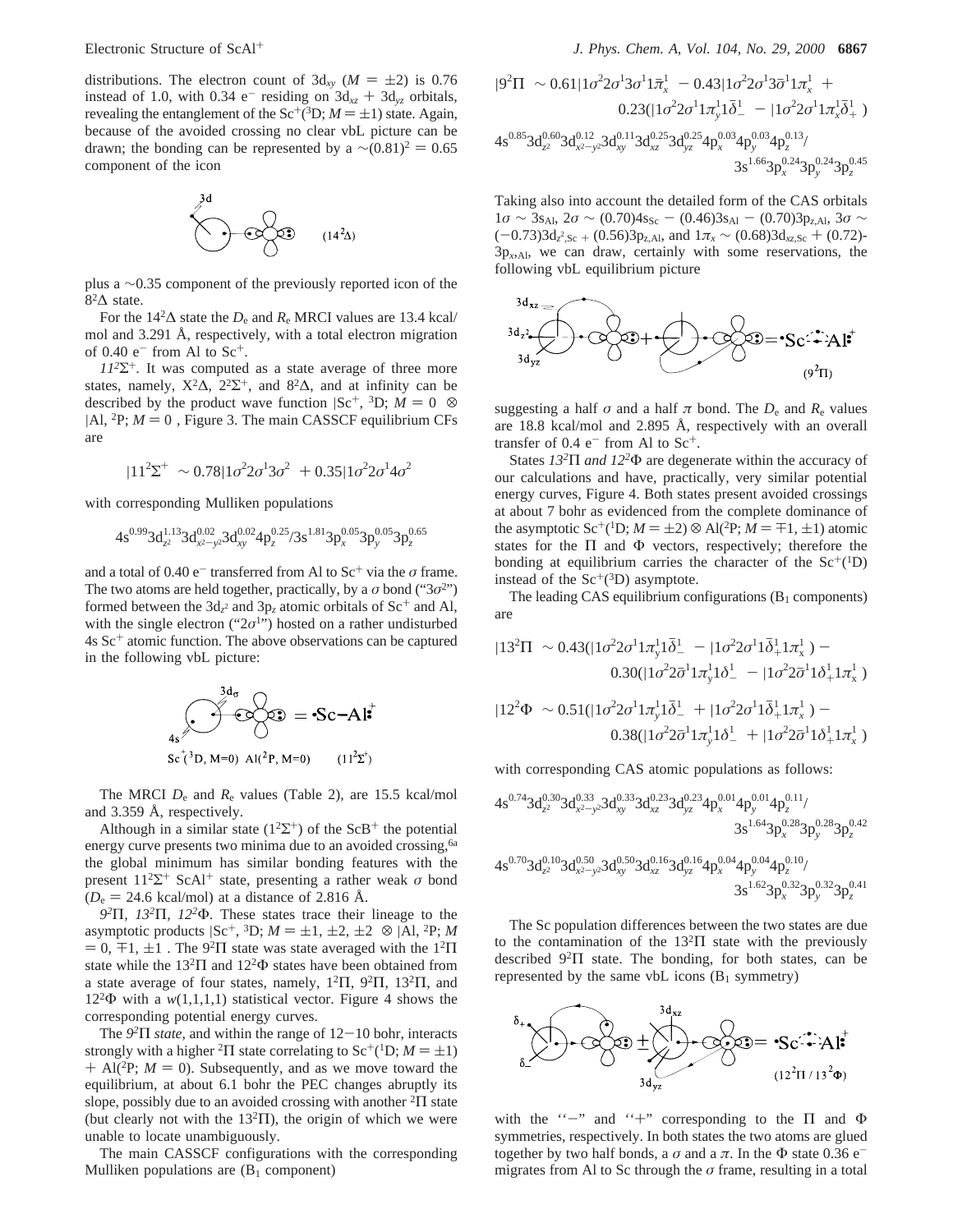transfer from Al to  $Sc^+$  of 0.30 e<sup>-</sup>; practically the same holds true for the  $\Pi$  state. As shown in Table 2, the binding energies and bond distances are  $D_e = 14.9$  and 15 kcal/mol,  $R_e = 2.957$ and 2.932 Å, for the  $13^{2}\Pi$  and  $12^{2}\Phi$  states, respectively.

**4.4. 44**Π**, 54**Φ**, 64**∆**, 104**Π**, 154**Σ+**, 164**∆**, 174**Π**, 184**Σ- **and 194**Σ<sup>+</sup> **States.** *44*Π*, 54*Φ*, 104*Π*, 174*Π*.* All four states have been state averaged with a *w*(1,1,1,1) weighting vector, and all trace their ancestry to  $Sc^+(2D) + Al^2P$  atomic fragments, Figure 4.

At infinity the *44*Π *state* (the lowest of the Π's) is described by the product wave function  $|Sc^+, {}^3D; M_L = \pm 1 \rangle \otimes |A|, {}^2P;$  $M_L = 0$ ). At the equilibrium the CASSCF leading configuration and Mulliken populations are

$$
|4^{4}\Pi\rangle \sim 0.78|1/\sqrt{2}[1\sigma^{2}2\sigma^{1}3\sigma^{1}(1\pi_{x}^{1}+1\pi_{y}^{1})]\rangle
$$

 $4s^{0.90}3d_{z^2}^{0.61}3d_{x^2-y^2}^{0.10}3d_{xz}^{0.28}3d_{yz}^{0.28}4p_z^{0.13}/3s^{1.72}3p_x^{0.22}3p_y^{0.22}3p_z^{0.39}$ 

Taking also into account the asympotic populations  $(4s^1d_{xz}^{0.5}d_{xz}^{0.5}/d_{xz}^{0.5})$  $3s^{1.92}3p_z^{13}p_x^{0.04}3p_y^{0.04}$ , the bonding character can be pictured as a superposition of two vbL icons



indicating that the bonding is composed of two half bonds, a *σ* and a  $\pi$ , with the 4s( $\sim$ 2*σ*) electron being essentially indifferent to the bonding process. Via the  $\pi$  skeleton 0.36 e<sup>-</sup> is transferred from  $Sc^+$  to Al while 0.81 e<sup>-</sup> moves back through the  $\sigma$  frame, amounting to a total migration of about  $0.5 e^-$  from Al to Sc<sup>+</sup>. A binding energy of 27.6 kcal/mol is predicted at  $R_e = 2.917$ Å at the MRCI level, Table 2.

The 5<sup>4</sup> $\Phi$  *and 10<sup>4</sup>* $\Pi$  *states* correlate to  $|Sc^+, {}^3D; M_L = \pm 2 \rangle$   $\otimes$  $|$ Al, <sup>2</sup>P;  $M_L = \pm 1$ ,  $\mp 1$  product states, with their PECs at the MRCI level shown in Figure 4. The dominant CASSCF equilibrium configurations  $(B_1$  symmetry) are

$$
|5^{4}\Phi\rangle \sim 0.67(|1\sigma^{2}2\sigma^{1}1\delta_{+}^{1}1\pi_{x}^{1}\rangle + |1\sigma^{2}2\sigma^{1}1\pi_{y}^{1}1\delta_{-}^{1}\rangle)
$$
  

$$
|10^{4}\Pi\rangle \sim 0.60(|1\sigma^{2}2\sigma^{1}1\delta_{+}^{1}1\pi_{x}^{1}\rangle - |1\sigma^{2}2\sigma^{1}1\pi_{y}^{1}1\delta_{-}^{1}\rangle) +
$$
  

$$
0.38|1\sigma^{2}2\sigma^{1}3\sigma^{1}1\pi_{x}^{1}\rangle
$$

with the 0.38 component of the  $10<sup>4</sup>$ I state carrying the character of the previously described 44Π state (vide supra). Of course, the  $B_2$  components are completely symmetrical; i.e., the  $\pi_x$ orbitals are replaced by  $\pi$ <sup>*y*</sup> and vice versa.

Corresponding atomic Mulliken CAS distributions are as follows:

$$
\substack{5^4\Phi:\\4s^{0.76}3d_{z^2}^{0.08}3d_{x^2-y^2}^{0.50}3d_{xy}^{0.50}3d_{xz}^{0.18}3d_{yz}^{0.18}4p_x^{0.01}4p_y^{0.01}4p_z^{0.10}/\\3s^{1.67}3p_x^{0.29}3p_y^{0.29}3p_z^{0.34}}
$$

 $10^4 \Pi$ :

$$
4s^{0.89}3d_{z^2}^{0.20}3d_{x^2-y^2}^{0.40}3d_{xy}^{0.14}3d_{yz}^{0.14}4p_x^{0.01}4p_y^{0.01}4p_z^{0.10}/\ \hspace*{35pt} {3s^{1.68}3p_x^{0.34}3p_y^{0.34}3p_z^{0.27}}
$$

The bonding can be clearly represented by the following vbL picture  $(B_1$ symmetry)

implying two half bonds of  $\sigma$  and  $\pi$  character, and a nonparticipating in the bonding process (observer) electron of  $\delta_{+}$  (or



*<sup>δ</sup>*-) symmetry. The "+" sign corresponds to the <sup>Φ</sup> symmetry and the "-" to the  $\Pi$  symmetry. A total charge of 0.38 and 0.35 e<sup>-</sup> is transferred from Al to Sc<sup>+</sup> in the  $\Phi$  and  $\Pi$ symmetries, practically via the  $\pi$  frame only. As expected, bond distances and dissociation energies of these two states are very similar:  $R_e = 2.930$  and 2.937 Å and  $D_e = 22.8$  and 18.6 kcal/ mol for the  $\Phi$  and  $\Pi$  states, respectively (Table 2).

The *174*Π *state* at infinity is represented by the wave function  $|Sc^+, {}^3D; M_L = 0 \rangle \otimes |Al, {}^2P; M_L = \pm 1 \rangle$ , with switched *M* values as compared to the  $44\Pi$  state (vide supra); its PEC is shown in Figure 4. The equilibrium CASSCF wave function has two main components:

$$
|17^{4}\Pi\rangle \sim 0.70[1/\sqrt{2}(|1\sigma^{2}2\sigma^{1}4\sigma^{1}1\pi_{x}^{1}\rangle + |1\sigma^{2}2\sigma^{1}4\sigma^{1}1\pi_{y}^{1}\rangle)] +
$$
  
0.47[1/\sqrt{2}(|1\sigma^{2}2\sigma^{1}3\sigma^{1}1\pi\_{x}^{1}\rangle + |1\sigma^{2}2\sigma^{1}3\sigma^{1}1\pi\_{y}^{1}\rangle)]

the second of which owes its presence to the mixing with the  $4<sup>4</sup>\Pi$  state. The Mulliken CAS populations are (Sc/Al)

$$
4s^{1.01}3d_{x^2}^{0.83}3d_{xz}^{0.11}3d_{yz}^{0.11}4p_x^{0.0}4p_y^{0.0}4p_z^{0.08}/3s^{1.82}3p_x^{0.39}3p_y^{0.39}3p_z^{0.20}
$$

and, disregarding the "0.47" component, suggest the following binding scheme:



The two atoms are, practically, connected with a half *π* bond while a net transfer of  $0.2 e^-$  from Al to  $Sc^+$  takes place through the  $\pi$  system. This obviously weak bonding interaction is reflected to the small dissociation energy,  $D_e = 10.3$  kcal/mol at  $R_e = 3.339$  Å (MRCI level, Table 2). Notice also that this is the first unbound excited state (by 0.2 kcal/mol) with respect to  $Sc(^{2}D) + Al^{+}(^{1}S)$ .

*64*∆*, 164*∆*, 184*Σ-*, 154*Σ+*, 194*Σ+*.* With the exception of the  $18<sup>4</sup>\Sigma$ <sup>-</sup>, the rest of the states correlate to the ground state atoms,  $Sc^{+}(^{3}D) + Al^{2}P$ ). The asympotic wave functions are given by the product atomic functions  $|Sc^+, {}^3D; M = \pm 2, \pm 1, 0, \pm 1 \rangle$   $\otimes$  $|$ Al, <sup>2</sup>P; *M* = 0, ±1, 0,  $\mp$ 1 $\rangle$  for the 6<sup>4</sup> $\Delta$ , 16<sup>4</sup> $\Delta$ , 15<sup>4</sup> $\Sigma$ <sup>+</sup>, and 19<sup>4</sup> $\Sigma$ <sup>+</sup> states, respectively.

The *6<sup>4</sup>*Δ *state* was calculated as a state average with the 3<sup>4</sup>Σ<sup>-</sup> described earlier. The CASSCF wave function of the  $64\Delta$  is practically the sum of the two CFs of symmetries  $A_1$  and  $A_2$ 

$$
0.97\{1/\sqrt{2}(|1\sigma^2 2\sigma^1 3\sigma^1 1\delta^1_+\rangle+|1\sigma^2 2\sigma^1 3\sigma^1 1\delta^1_-\rangle)\}
$$

The Mulliken equilibrium populations differ slightly from their asymptotic counterparts due to a transfer of about  $0.4 e^-$  from Al to  $Sc^+$  along the  $\sigma$  frame:

$$
4s^{0.99}3d_{z^2}^{0.15}3d_{x^2-y^2}^{0.50}3d_{xy}^{0.50}4p_z^{0.27}/3s^{1.83}3p_x^{0.03}3p_y^{0.03}3p_z^{0.67}\\
$$

The relatively strong binding,  $D_e = 21.6$  kcal/mol at  $R_e =$ 3.387 Å, is caused by a half *σ* bond originating from the interaction of the  $3p_z$  (Al) and  $3d_z^2 4p_z$  hydrid orbital on Sc<sup>+</sup>,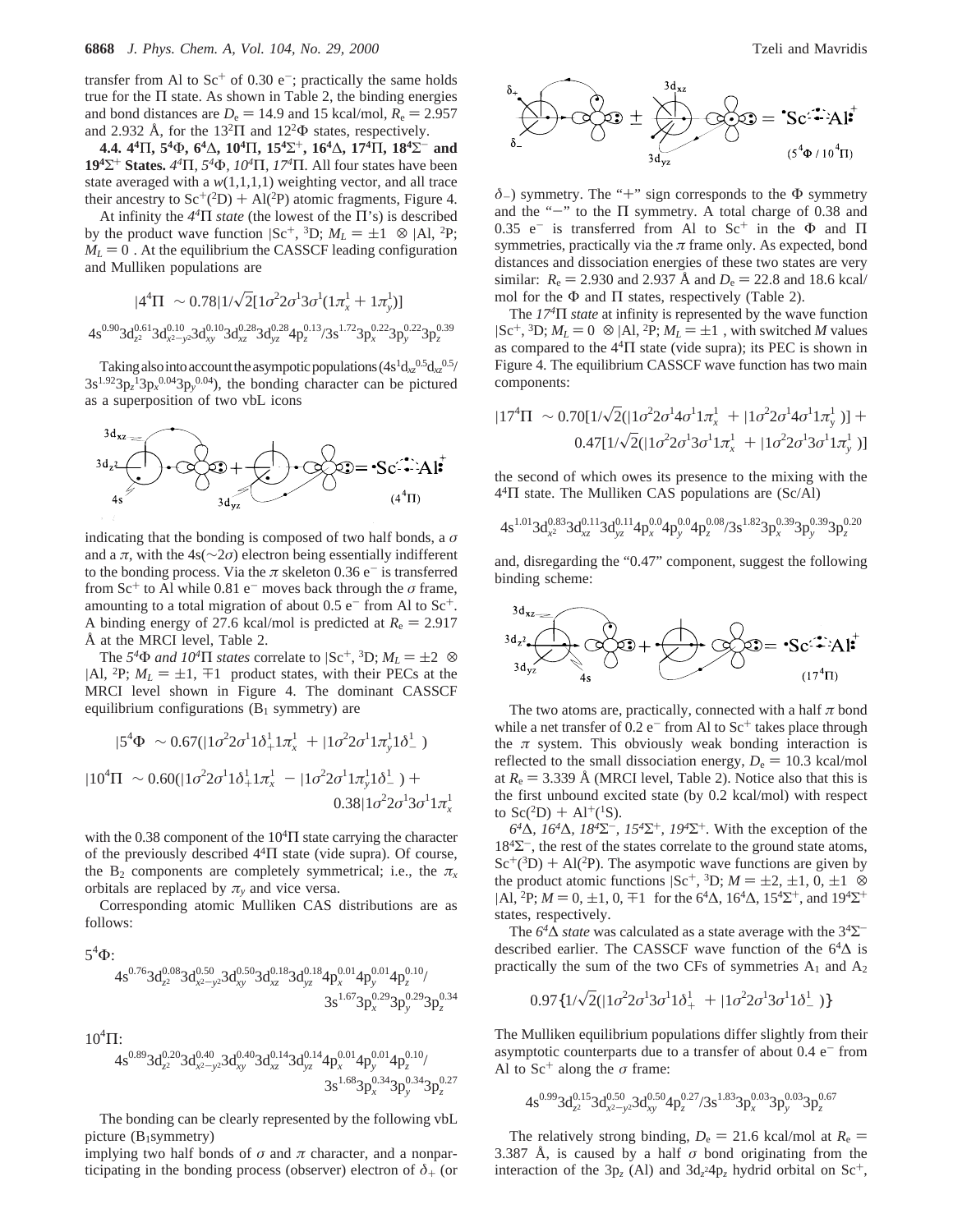with no participation of the  $4s e^-$ . The bonding mechanism is captured by the following vbL picture:



The developing local minimum in the repulsive part and around 4.9 bohr of this state's PEC shown in Figure 5 owes its existence to an avoided crossing with  $16<sup>4</sup>$ ∆ state correlating, in this region, to Sc<sup>+</sup>(<sup>3</sup>F; *M* =  $\mp$ 3 or  $\pm$ 1) + Al(<sup>2</sup>P; *M* =  $\pm$ 1).

Finally, it should be mentioned that the  $64\Delta$  state was also explored employing an "augmented" (by one  $a_1$ ,  $4p_z$  on  $Sc^+$ symmetry function) reference space resulting in a 11-function CASSCF. The result was an insignificant increase by 0.11 kcal/ mol in  $D_e$ , so this point was not pursued any further.

Figure 5 shows the MRCI potential energy curve of the *164*∆ *state* produced by state averaging the  $3<sup>4</sup>\Sigma$ <sup>-</sup>,  $6<sup>4</sup>\Delta$ ,  $16<sup>4</sup>\Delta$ , and  $18<sup>4</sup>\Sigma$ <sup>-</sup> states with a *w*(1,1,1,1) weighing vector. At about 5.3 bohr an avoided crossing occurs with an incoming (not computed)  ${}^4\Delta$  state (see previous 6 ${}^4\Delta$  description), correlating to Sc<sup>+</sup>(<sup>3</sup>F; *M* =  $\mp$ 3 or  $\pm$ 1) + Al(<sup>2</sup>P; *M* =  $\pm$ 1), while a second avoided crossing occurs at 4.9 bohr with the previously described 6<sup>4</sup> $\Delta$  state. The local minimum is at  $R_e = 2.617 \text{ Å}$ , Table 2. The dominant equilibrium CASSCF configurations for the local (l) and global (g) minima are

$$
|6^{4}\Delta\rangle_{g} = 0.69/\sqrt{2}[(|1\sigma^{2}2^{1}1\pi_{x}^{1}2\pi_{x}^{1}\rangle - |1\sigma^{2}2\sigma^{1}1\pi_{y}^{1}2\pi_{y}^{1}\rangle) +
$$
  
\n
$$
(|1\sigma^{2}2\sigma^{1}1\pi_{x}^{1}2\pi_{y}^{1}\rangle - |1\sigma^{2}2\sigma^{1}2\pi_{x}^{1}1\pi_{y}^{1}\rangle)]
$$
  
\n
$$
|6^{4}\Delta\rangle_{I} = 0.97/\sqrt{2}(|1\sigma^{2}1\pi_{x}^{1}1\pi_{y}^{1}1\delta_{-}^{1}\rangle + |1\sigma^{2}1\delta_{+}^{1}1\pi_{x}^{1}1\pi_{y}^{1}\rangle)
$$

Notice the presence of the  $A_1$  and  $A_2$  symmetries on the above wave functions resulting in pure axial ∆ symmetry. The corresponding Mulliken distributions for the local and global minima are

g: 
$$
4s^{1.01}3d_{z^2}^{0.06}3d_{xz}^{0.51}3d_{yz}^{0.51}4p_x^{0.02}4p_y^{0.02}4p_z^{0.08}/
$$
  
\n $3s^{1.71}3p_x^{0.48}3p_y^{0.48}3p_z^{0.09}$   
\n1:  $4s^{0.14}3d_{z^2}^{0.08}3d_{x^2-y^2}^{0.50}3d_{xy}^{0.50}3d_{xz}^{0.43}3d_{yz}^{0.43}4p_x^{0.07}4p_y^{0.07}4p_z^{0.08}/$   
\n $3s^{1.62}3p_x^{0.48}3p_y^{0.48}3p_z^{0.06}$ 

At equilibrium the bonding in the "g" minimum can be represented by the following picture



implying two half  $\pi$  bonds and a putative  $\sigma$  bond, with practically no transfer of  $e^-$  through the  $\pi$  frame but with 0.15 e- moving from Al to Sc<sup>+</sup> via the *σ* frame. At the MRCI level a  $D_e$  of 10.9 kcal/mol and an  $R_e$  of 3.094 Å are obtained.

The "l" minimum has a well depth of 2.84 mhartree or 623 cm<sup>-1</sup> with an  $\omega_e = 300 \text{ cm}^{-1}$  (Table 2), possibly sustaining two vibrational levels before "leaking" to the "g" minimum. At the equilibrium distance of 2.62  $\AA$ , the  $D_e$  with respect to Sc<sup>+</sup>(<sup>3</sup>D; *M* =  $\pm$ 1) + Al(<sup>2</sup>P; *M* =  $\pm$ 1) is 6.5 kcal/mol, but its *intrinsic bond strength*, that is, with respect to the diabatic fragments Sc<sup>+</sup>(<sup>3</sup>F; *M* =  $\mp$ 3 or  $\pm$ 1) + Al(<sup>2</sup>P; *M* =  $\pm$ 1), is 6.5  $+ \Delta E(^3F \leftarrow {}^3D) = 6.5 + 16.2 = 22.7$  kcal/mol.

Figure 5 shows the  $18^{4}\Sigma^{-}$  *state* PEC correlating to Sc<sup>+</sup>(<sup>3</sup>F;  $M = 0$ ) + Al(<sup>2</sup>P;  $M = 0$ ), and suffering an avoided crossing around 5.9 bohr with an incoming (not computed)  ${}^{4}\Sigma^{-}$  state correlating to Sc<sup>+</sup>(<sup>3</sup>F; *M* =  $\pm$ 1) + Al(<sup>2</sup>P; *M* =  $\mp$ 1). Due to the avoided crossing, there is a local minimum at  $R_e = 3.41$  Å barely sustaining a single vibration and a global minimum at  $R_e$  = 2.533 Å, the shortest bond length of all states studied, with  $D_e$  $= 29.1$  kcal/mol with respect to the adiabatic fragments.

At equilibrium the leading CASSSCF configurations are

$$
|184\Sigma^{-}\rangle \sim 0.89|1\sigma^{2}3\sigma^{1}1\pi_{x}^{1}1\pi_{y}^{1}\rangle + 0.23|1\sigma^{2}2\sigma^{1}1\pi_{x}^{1}1\pi_{y}^{1}\rangle
$$

with the following atomic distributions:

$$
4s^{0.38}3d_{z^2}^{0.72}3d_{x^2-y^2}^{0.01}3d_{xy}^{0.48}3d_{yz}^{0.48}4p_x^{0.08}4p_y^{0.08}4p_z^{0.10}/\ \hspace*{35pt} {3s^{1.59}}3p_x^{0.40}3p_y^{0.40}3p_z^{0.14}
$$

The "0.23" component corresponds to the  $3<sup>4</sup>\Sigma$ <sup>-</sup> state previously discussed.

Taking into account the character change of the  $Sc<sup>+</sup>$  and Al species due to the avoided crossing from  $M = (0,0)$  to  $M =$  $(\pm 1,\mp 1)$ , in conjunction with the above findings, the binding can be rather clearly represented by the following vbL icon



This picture indicates a hybrid  $(3d_{z}^{2}4s4p_{z})^{1.20}$  *σ* orbital, two half *π* bonds and a *σ* harpooning bond from Al to Sc<sup>+</sup>; via the *π* and  $\sigma$  frames 0.12 and 0.20 e<sup>-</sup> are transferred from Al to Sc<sup>+</sup>, respectively.

*154*Σ+*, 194*Σ+*.* The dominant CAS equilibrium configurations of these states are  $|15^4\Sigma^+\rangle \sim 0.97|1\sigma^22\sigma^13\sigma^11\delta_\sigma^1\rangle$  and  $|19^4\Sigma^+\rangle$  $\sim 0.67(|1\sigma^2 2\sigma^1 1\pi_x^1 2\pi_x^1 \rangle + |1\sigma^2 2\sigma^1 1\pi_y^1 2\pi_y^1 \rangle$ ). The two states interact through an avoided crossing appearing as a small interact through an avoided crossing, appearing as a small shoulder in the repulsive part ( $\sim$ 5.9 bohr) in the 15<sup>4</sup>Σ<sup>+</sup> PEC. In this state the bonding is caused by a half *σ* bond, while in the  $194\Sigma^+$  the bonding is due to a dative bond from Al to  $Sc^+$ at  $R_e = 3.820$  and 3.332 Å and  $D_e = 13.0$  and 7.8 kcal/mol for the  $15^{4}\Sigma^{+}$  and  $19^{4}\Sigma^{+}$  states, respectively, with respect to Sc<sup>+</sup>- $(^{3}D; M = 0, \pm 1) + Al(^{2}P; M = 0, \mp 1)$  atoms. Last, it is interesting that at the SCF level the binding energy of the  $15<sup>4</sup>Σ<sup>+</sup>$ is 11 kcal/mol, almost equal to its MRCI value.

The following vbL icons explicate the bonding character,



The Mulliken population analysis at the minima of the two



states are